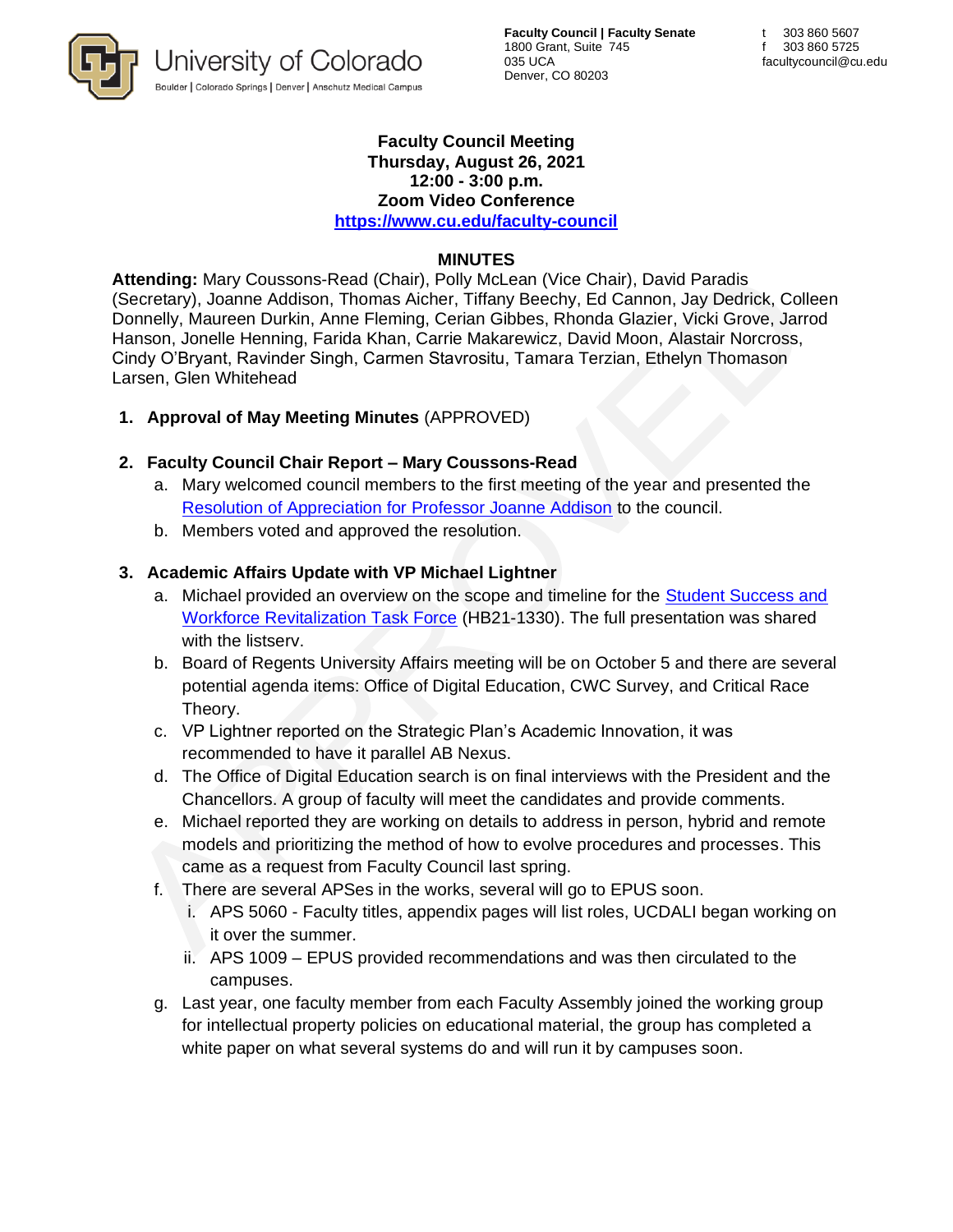- **4. Presidential Search Listening Session with CU Regents Chair Jack Kroll, Vice Chair Sue Sharkey, Regent Glen Gallegos, Regent Ilana Spiegel, Regent Lesley Smith**
	- a. Several CU Regents attended the Faculty Council meeting for a listening session on the presidential search.
	- b. Council members addressed the following items to consider for the search: the person has familiarity with Colorado and its communities; their values and vision encompass the university's mission which includes teaching and research; proven commitment to diversity, equity, and inclusion throughout their career; President has more of an academic background, and understands the university's dynamic needs in an academic environment; strong pool of diverse candidates from different backgrounds; making sure to fully define what the university means when addressing DEI; strong engagement with state of Colorado and legislature while also engaging outside the state; the person understands how a university system works and ability to foster unique strengths of each campus.
	- c. Regents reported that a website outlining the process will be launching soon. Feedback can be submitted via the website as well.
- **5. Welcome & Discussion with Regent Chair Jack Kroll & Regent Vice Chair Sue Sharkey** 
	- a. Chair Kroll and Vice Chair Sharkey shared upcoming goals for the year such as working on bipartisanship, response to Covid as variants continue, modernizing the Board of Regents office, and ensuring strong shared governance relationships.
	- b. Members brought up the following concerns with the Regents: work burden on faculty and staff within the last year and need for support; emphasizing the importance of liberal arts following national trends; encourage campuses to re-institute widespread testing; concerns of reliance on adjunct teaching and shrinking of tenure track faculty; need for more childcare support and benefits; student retention involving a customer service model, but also needing to support faculty and their standards; improved mental healthcare coverage; and establishing a faculty advocate on each campus.

# **6. Welcome & Discussion with President Todd Saliman**

- a. President Saliman reported on the continuing efforts of effectively communicating affordability and access.
- b. The all 4 campaign is ending, and a new campaign is in the works.
- c. Technology transformation is a large project underway; they are beginning to ask campuses what they need and want.
- d. The President is reopening the online education conversation with Chancellors and making sure to create a structure that advances and supports that effort.
- e. The university is actively engaged with [HB21-1330,](http://leg.colorado.gov/bills/hb21-1330) Higher Education Student Success.

# **7. Campus Faculty Assembly Updates**

a. Anschutz – Cindy O'Bryant, Chair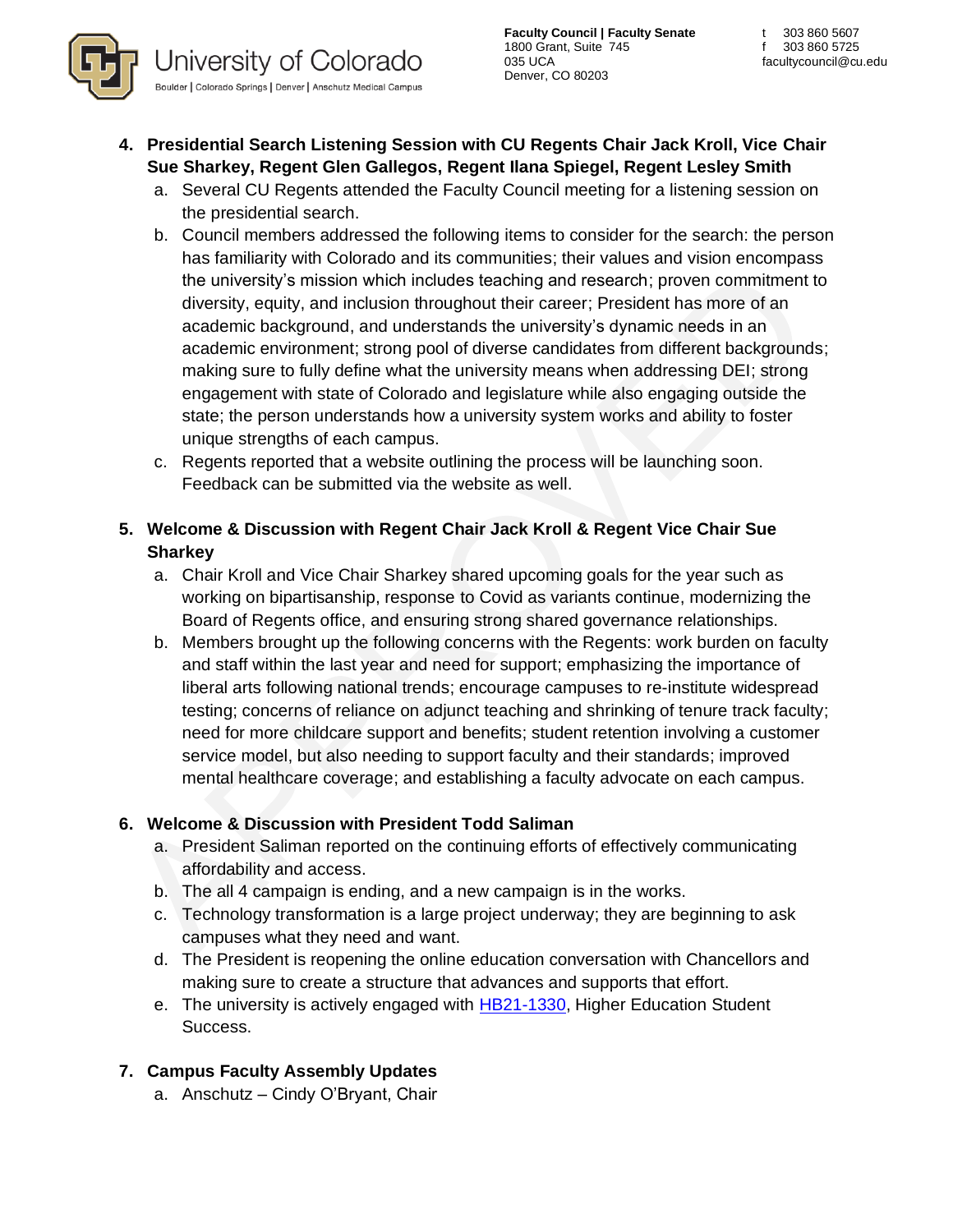

**Faculty Council | Faculty Senate** 1800 Grant, Suite 745 035 UCA Denver, CO 80203

- i. As the campus is currently back in person, they're closely watching CDC guidelines and health department to help inform decisions. The campus has also implemented more technologies for a hybrid model. The strategic plan continues to review initiatives of research and education, all groups have formed initiatives and submitted to the Chancellor. Regents will be attending the upcoming Faculty Assembly meeting for the Presidential Search. There is a new Director of Disability, Access, and Inclusion. Name Coach software, which correctly pronounces names, is being implemented on campus.
- b. Boulder Tiffany Beechy, Chair
	- i. The campus is weighing in on course evaluation, testing and proctoring software in which a taskforce was established to determine if should be campus level or left to units/colleges to pay for. The IDEA council submitted a recommendation that the faculty should consider and draw up DEI requirement for faculty merit every year. A taskforce has been created following this recommendation. The Professional Rights & Responsibilities document was approved by the Provost, the assembly is advertising it out to faculty. In 2018, Boulder Faculty Assembly created a statement outlining attributes to guide the presidential search, the assembly plans to draft a new one at their first assembly meeting.
- c. Colorado Springs David Moon, President
	- i. The assembly was pulled into COVID decision making in which they are working to include the assembly before decisions are made. The assembly has charted out what to do for the upcoming year in which faculty can effectively weigh in and be represented on decisions.
- d. Denver Jarrod Hanson, Chair
	- i. The assembly is working on establishing good relationships with the new group of senior administrators and Provost. UCDALI group that represents IRC faculty created a taskforce on making substantive changes to APS 5060 starting with titles. A taskforce/committee has been formed to address Covid and back to campus plans.

# **8. Faculty Council Committee Updates**

- a. Budget Rhonda Glazier, Chair
	- i. No updates as the committee has their first meeting in September.
- b. Communication Carrie Makarewicz / Carmen Stavrositu, Co-Chair
	- i. Carmen and Carrie reminded Chairs about committee corner articles; they will be reaching out about the schedule soon. There are many authors/articles of consideration for Faculty Voices this year. They plan to publish the first Faculty Council newsletter this fall and requested committee Chairs to send Carrie and Carmen article submissions if they'd like to feature committee updates in the newsletter. They will also be reaching out to Chairs about organizing a joint meeting combining all the committees.
- c. CREE Cerian Gibbes, Chair
	- i. No updates as the committee has their first meeting in September.
- d. (Dis)ability & Access Heather Albanesi / Colleen Donnelly, Co-Chair